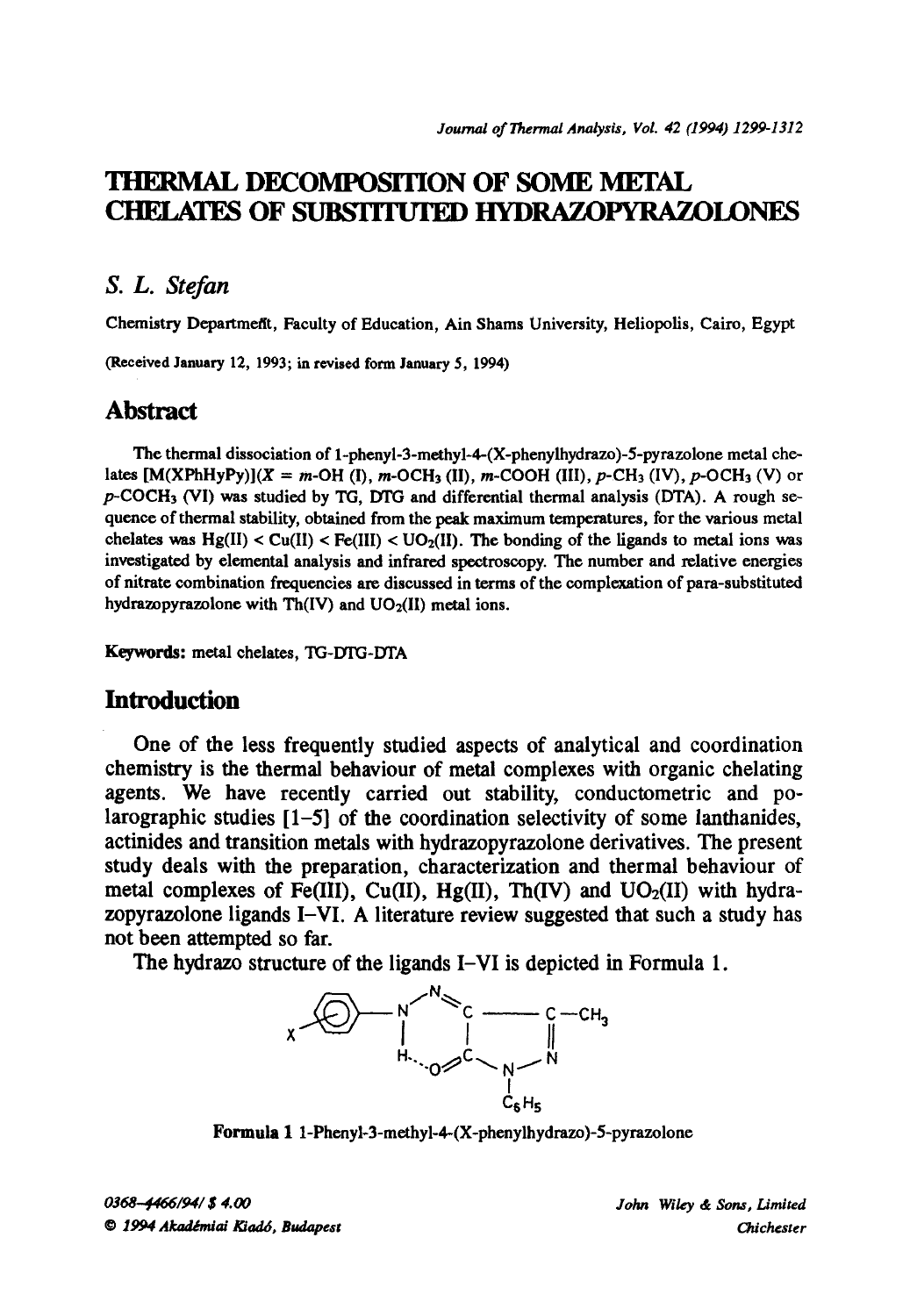$X = m$ -OH (3-OH-PhHyPy) [I]  $X = m\text{-OCH}_3$  (3-OCH<sub>3</sub>-PhHyPy) [II]  $X = m$ -COOH (3-COOH-PhHyPy) [III]  $X = p$ -CH<sub>3</sub> (4-CH<sub>3</sub>-PhHyPy)  $[IV]$  $X = p$ -OCH<sub>3</sub> (4-OCH<sub>3</sub>-PhHyPy) [V]  $X = p$ -COCH<sub>3</sub> (4-COCH<sub>3</sub>-PhHyPy) [VI]

# **Experimental**

All reagents used in this work were of A. R. grade or equivalent. Solutions of Hg(II), Cu(II) and Fe(III) were prepared from their chloride salts. Solutions of  $Th(IV)$  and  $UO<sub>2</sub>(II)$  were prepared from the nitrates. The solid complexes were prepared by mixing equimolar amounts of aqueous solutions of the metal salts and the respective ligands [4] [dissolved in  $75\%$  dioxane-water (v/v)] in the  $pH$  range 5-7. The reaction of ligand I with  $Hg(II)$  was an exception, where the mixing was performed at a ligand : metal molar ratio of 2:1. Each mixture was heated to  $60^{\circ}$ C with stirring for about 2 h, and was left to stand overnight. The solid complexes were collected, washed with double distilled water followed by alcohol, then dried in air and stored in a vacuum desiccator. The results of elemental analyses are given in Table 1.

The thermal stabilities of the solid complexes were studied by using TG, DTG and DTA techniques. The measurements were made with an OD-102 Paulik-Paulik-Erdey derivatograph (MOM, Hungary). The samples were heated in platinum crucibles in static air atmosphere at a heating rate of  $5 \text{ deg-min}^{-1}$  up to 600°C, using  $\alpha$ -Al<sub>2</sub>O<sub>3</sub> as a reference compound.

The infrared spectra were obtained from  $4000$  to  $200 \text{ cm}^{-1}$  on a PERKIN-ELMER IR spectrophotometer, with samples dispersed in KBr discs.

# **Results and discussion**

#### *Thermal Analysis*

The determined temperature ranges, % losses in mass and thermal effects accompanying the changes in the solid complexes on heating are given in Table 2, which revealed the following findings:

(i) The observed loss in mass within the temperature range  $50-130^{\circ}$ C could be correlated with the loss of water of hydration. At higher temperatures  $(130-210^{\circ}C)$ , the coordinated water could be eliminated from all complexes.

(ii) Coordinated CI could be removed within the temperature range 180-280 $^{\circ}$ C, and coordinated NO<sub>3</sub> could be eliminated within the range 210-310°C [5].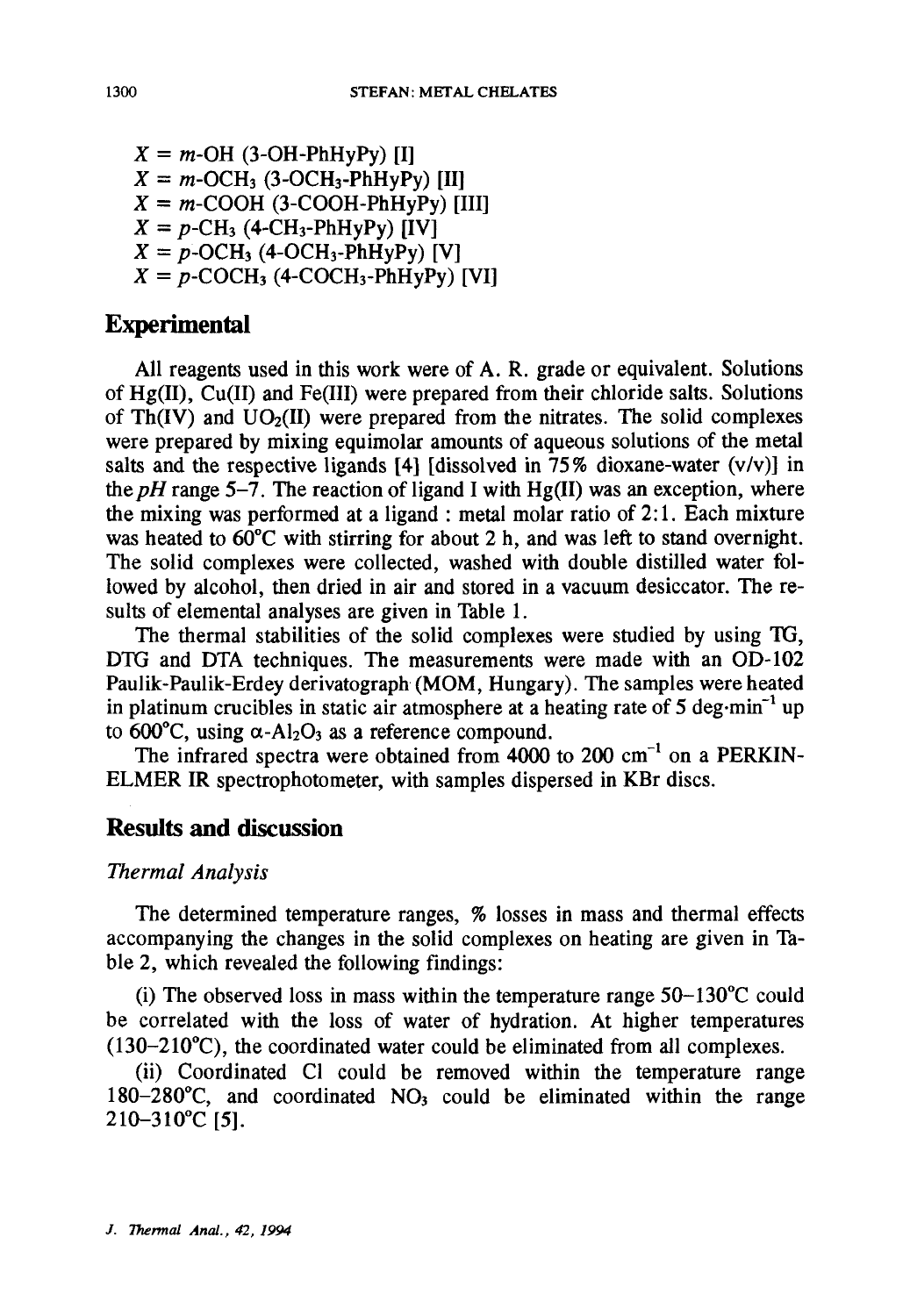| Table 1 Elemental Analysis data for UO <sub>2</sub> (II), Cu(II), Hg(II), Fe(III) and Th(IV) complexes with hydrazolo ligands derived from 1-phenyl-3-methyl-5-pyrazolone |               |               |             |               |                  |               |
|---------------------------------------------------------------------------------------------------------------------------------------------------------------------------|---------------|---------------|-------------|---------------|------------------|---------------|
| Complex                                                                                                                                                                   | Colour        | <b>AC</b>     | $^*$ H      | $^{6}N^{4}$   | %C1 <sup>a</sup> | $^{8}M^{2.5}$ |
| Ligand I                                                                                                                                                                  |               |               |             |               |                  |               |
| [UO2LNO3-4H2O]                                                                                                                                                            | g             | 26.90 (27.54) | 3.30 (3.01) | 10.28 (10.04) |                  | 33.77 (34.15) |
| [CuLCI]-2H <sub>2</sub> O                                                                                                                                                 | dark-red      | 46.18 (46.83) | 3.87 (3.66) | 13.25 (13.66) | 8.41(8.66)       | 15.83 (15.49) |
| [FeLCl <sub>2</sub> ·H <sub>2</sub> O]                                                                                                                                    | greenish-red  | 44.40 (43.95) | 3.71 (3.43) | 13.10(12.81)  | 15.80 (16.02)    | 13.01 (12.78) |
| [HgL <sub>2</sub> -4H <sub>2</sub> O]                                                                                                                                     | light-red     | 44.31 (44.72) | 4.21 (3.95) | 13.21 (13.04) |                  | 23.25 (23.36) |
| Ligand II                                                                                                                                                                 |               |               |             |               |                  |               |
| [UO <sub>2</sub> LNO <sub>3</sub> ]-2H <sub>2</sub> O                                                                                                                     | orange        | 29.71 (30.22) | 3.23(2.81)  | 9.98 (10.27)  |                  | 34.78 (35.26) |
| [CuLCI]-3H <sub>2</sub> O                                                                                                                                                 | ್ಲಿ           | 45.03 (44.35) | 4.74 (4.56) | 12.50 (12.17) | 7.70(7.72)       | 13.31 (13.80) |
| [FeLCl2]-H <sub>2</sub> O                                                                                                                                                 | green-yellow  | 45.81 (45.25) | 4.01(3.77)  | 12.20(12.42)  | 15.29(15.53)     | 11.96 (12.39) |
| [HgLCI]-4H <sub>2</sub> O                                                                                                                                                 | orange        | 36.87 (36.49) | 3.25 (3.04) | 10.46 (10.02) | 6.52(6.35)       | 35.20 (35.88) |
| Ligand III                                                                                                                                                                |               |               |             |               |                  |               |
| [UO <sub>2</sub> LNO <sub>3</sub> ]-H <sub>2</sub> O                                                                                                                      | orange        | 30.95 (30.40) | 2.60 (2.23) | 10.85 (10.43) |                  | 33.22 (33.68) |
| [CLLCLH <sub>2</sub> O]                                                                                                                                                   | ខ្ព           | 46.15 (46.57) | 3.16(3.42)  | 12.24(12.78)  | 7.85(8.10)       | 14.80 (14.49) |
| [FeLCI <sub>2</sub> ·H <sub>2</sub> O]                                                                                                                                    | orange        | 44.20 (43.88) | 3.50 (3.23) | 11.90 (12.05) | 14.77 (15.06)    | 12.21 (12.01) |
| $[{\rm Hg}{\rm LCl}\cdot2{\rm H}_{2}{\rm O}]$                                                                                                                             | orange        | 34.90 (34.39) | 3.04(2.86)  | 10.81(9.44)   | 6.13(5.98)       | 34.47 (33.82) |
| Ligand IV                                                                                                                                                                 |               |               |             |               |                  |               |
| [UO2LNO3]-4H2O                                                                                                                                                            | brownish-red  | 29.63 (29.35) | 3.66 (3.30) | 9.91 (10.07)  | I                | 34.60 (34.24) |
| [ThL-2H <sub>2</sub> O](NO <sub>3)3</sub> -2H <sub>2</sub> O                                                                                                              | brown         | 26.51 (26.12) | 3.20(2.94)  | 12.21(12.54)  | 1                | 30.05 (29.70) |
| Ligand V                                                                                                                                                                  |               |               |             |               |                  |               |
| [UO <sub>I</sub> LNO <sub>3</sub> ]-4H <sub>2</sub> O                                                                                                                     | brownish-red  | 29.01 (28.69) | 3.65(3.23)  | 9.50(9.84)    | ŧ                | 33.89(33.47)  |
| ThL-2H <sub>2</sub> O](NO <sub>3</sub> ) <sub>3</sub>                                                                                                                     | light-brown   | 27.40 (26.80) | 3.21(2.49)  | 13.06(12.87)  | 1                | 30.80 (30.49) |
| Ligand VI                                                                                                                                                                 |               |               |             |               |                  |               |
| [UOLNO3]-3H2O                                                                                                                                                             | yellowish-red | 31.10 (30.64) | 3.01 (2.79) | 9.78(9.92)    |                  | 33.21 (33.76) |
| $[THLH_2O]\cdot(NO_3)$                                                                                                                                                    | bright-red    | 29.13 (28.61) | 2.59 (2.25) | 12.45(12.98)  | I                | 31.09 (30.72) |
|                                                                                                                                                                           |               |               |             |               |                  |               |

<sup>a</sup> % Found (% Calculated);  $^{b}$   $M =$  metal ion;  $^{c}$  molar ratio 2:1 (ligand:metal)

STEFAN: METAL CHELATES

J. Thermal Anal., 42, 1994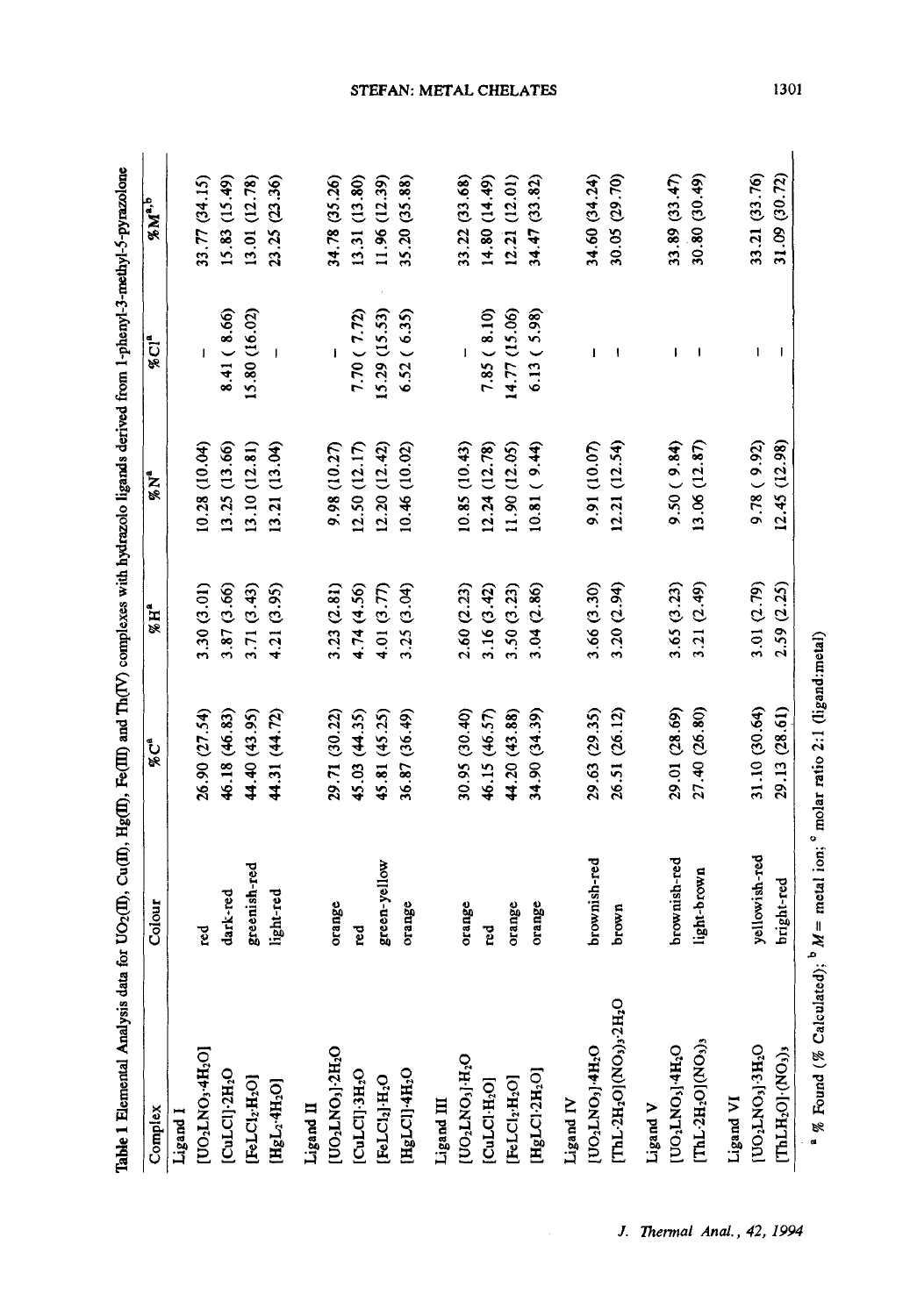(iii) Exotherms due to oxidation, decomposition of the complexes and the formation of metal oxides were present in all curves except those for compounds containing Hg(II).

(iv) From complexes containing Hg(II) (Fig. 1a), mercury began to sublime within the temperature range  $210-240^{\circ}$ C [6]. The organic part of the chelate gradually burned away and the crucible became empty within the temperature range 410–550°C. The degradation of the organic part of the chelate was an endothermic reaction, which resulted in carbon as residue. The combustion of carbon to carbon dioxide was an exothermic reaction [7].



Fig. 1 TG, DTA and DTG curves of a) Hg(II) complexes of 1-phenyl-3-methyl-4(X-phenylhydrazo)-5-pyrazolone ligands; b)  $UO_2(II)$  complexes of 1-phenyl-3-methyl-4(X-phenylhydrazo)-5-pyrazolone ligands; c) Th(IV) complexes of 1-phenyl-3-methyl-4(X-phenylhydrazo)-5-pyrazolone ligands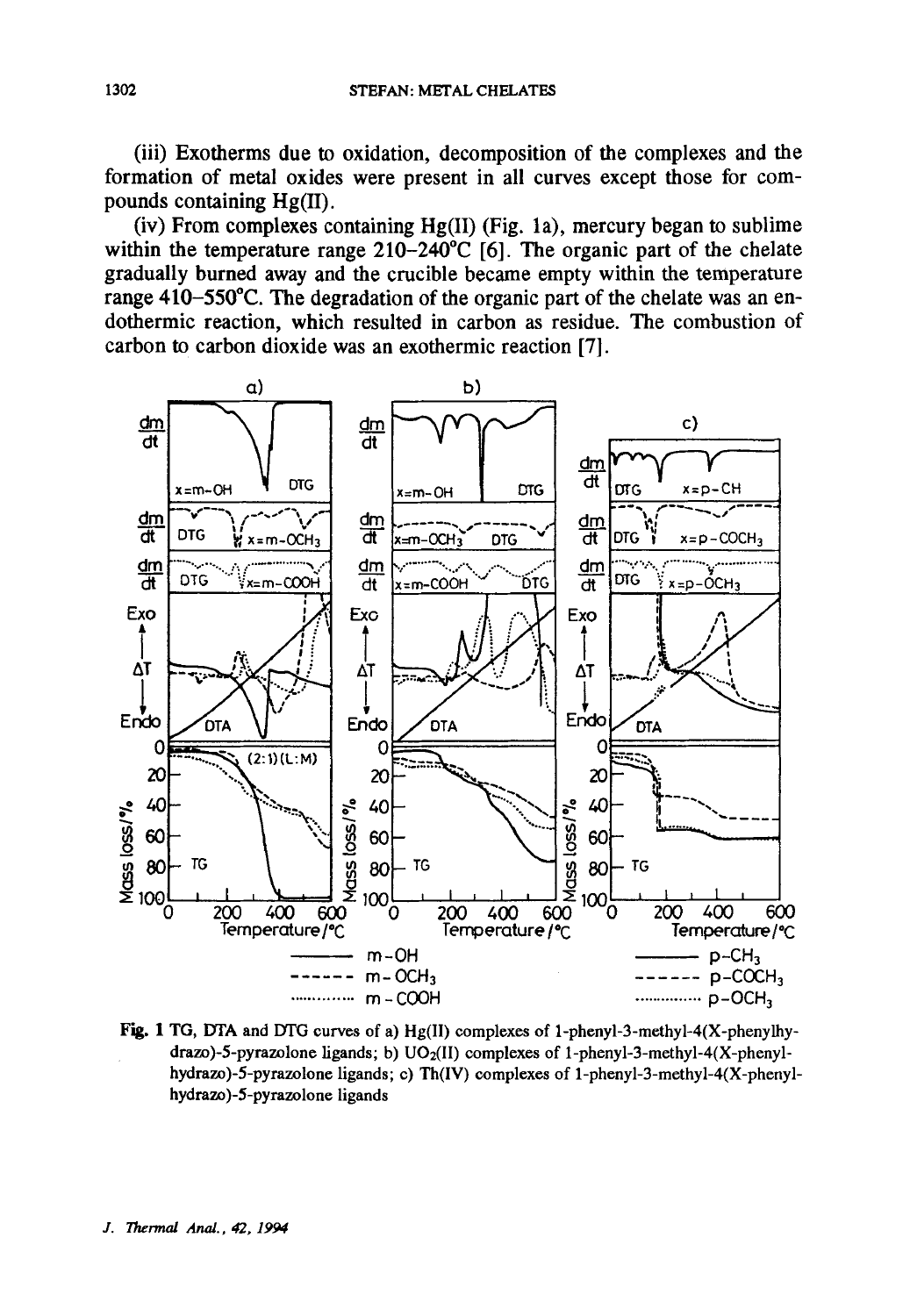|                    | Table 2 Thermogravimetric analysis of some solid complexes of 1-pheny1-3-methy1-4-(X-phenylhydrazo)-5-pyrazolone ligands          |                   |       |               |                       |                                                                                              |
|--------------------|-----------------------------------------------------------------------------------------------------------------------------------|-------------------|-------|---------------|-----------------------|----------------------------------------------------------------------------------------------|
| ×                  | Complex                                                                                                                           | Temp.             |       | Mass loss / % | Effect                | Assignment                                                                                   |
|                    |                                                                                                                                   | range /°C.        | Calc. | Found         | type                  |                                                                                              |
| $3-OH$             | $[{\rm UO}_2({\rm C}_{16}{\rm H}_{13}{\rm M}_4{\rm O}_2)({\rm NO}_3){\cdot} {\rm 4H}_2{\rm O}]$                                   | $170 - 210$ 10.33 |       | 10.84         | Endo                  | Loss of 4 coordinated H <sub>2</sub> O molecules                                             |
|                    |                                                                                                                                   | 235-260           | 19.23 | 19.87         | Exo                   | Loss of NO <sub>3</sub> group                                                                |
|                    |                                                                                                                                   | 330-340           | 36.59 | 37.42         | Ēхо                   | Loss of organic part (HO-C6H4-N <sub>2</sub> -)                                              |
|                    |                                                                                                                                   | $350 - 500$       | 61.27 | 62.92         | $\mathbf{E}^{\infty}$ | Loss of rest of ligand (phenylpyrazolone) and formation of<br>metal oxide (UO <sub>2</sub> ) |
| 3-COOH             | [UO2(C17H13N4O3)(NO3)]-H2O                                                                                                        | 100-110           | 2.68  | 2.80          | Endo                  | Loss of 1H <sub>2</sub> O molecule                                                           |
|                    |                                                                                                                                   | $260 - 310$       | 11.92 | 12.00         | Ēхо                   | Loss of NO <sub>3</sub> group                                                                |
|                    |                                                                                                                                   | $330 - 430$       | 34.13 | 34.79         | Ēхо                   | Loss of organic part (COH-C6H4-N <sub>2</sub> -)                                             |
|                    |                                                                                                                                   | 450-560           | 59.76 | 61.18         | Exo                   | Loss of rest of ligand (phenylpyrazolone) and formation of<br>metal oxide (UO <sub>2</sub> ) |
| $3-OCH3$           | [UO2(C17H15N4O2)(NO3)].2H2O                                                                                                       | $105 - 130$       | 5.33  | 4.82          | Endo                  | Loss of 2H <sub>2</sub> O molecules                                                          |
|                    |                                                                                                                                   | 210-260           | 14.52 | 14.14         | Exo                   | Loss of NO <sub>3</sub> group                                                                |
|                    |                                                                                                                                   | $280 - 470$       | 59.99 | 57.98         | Eхо                   | Decomposition of complex and formation of metal oxide<br>(UO <sub>3</sub>                    |
| 4-CH,              | [UO2(C12H13N4O)(NO3)]-4H2O                                                                                                        | $100 - 120$       | 10.36 | 10.55         | Endo                  | Loss of 4H <sub>2</sub> O molecules                                                          |
|                    |                                                                                                                                   | 230-290           | 19.28 | 19.34         | Exo                   | Loss of NO <sub>3</sub> group                                                                |
|                    |                                                                                                                                   | 470-540           | 61.15 | 59.42         | Ēхо                   | Decomposition of complex and formation of metal oxide<br>(UO,                                |
| 4-OCH <sub>3</sub> | [UO2(C1H15N4O2)(NO3)-4H2O                                                                                                         | $50-120$ 10.13    |       | 10.37         | Endo                  | Loss of 4H <sub>2</sub> O molecules                                                          |
|                    |                                                                                                                                   | 210-280           | 18.85 | 19.16         | Exo                   | Loss of NO <sub>3</sub> group                                                                |
|                    |                                                                                                                                   | $420 - 530$       | 62.03 | 60.62         | $E_{XO}$              | Decomposition of complex and formation of metal oxide<br>$($ UO $_3)$                        |
|                    | $4-COCH3$ [UO <sub>2</sub> (C <sub>18</sub> H <sub>15</sub> N <sub>4</sub> O <sub>2</sub> )(NO <sub>3</sub> )] -3H <sub>2</sub> O | $70 - 120$        | 7.66  | 7.63          | Endo                  | Loss of 3H <sub>2</sub> O molecules                                                          |
|                    |                                                                                                                                   | $250 - 290$       | 16.45 | 16.53         | Exo                   | Loss of NO <sub>3</sub> group                                                                |
|                    |                                                                                                                                   | 470-580           | 61.70 | 59.76         | Exo                   | Decomposition of complex and formation of metal oxide<br>(100)                               |

 $\sim 10^7$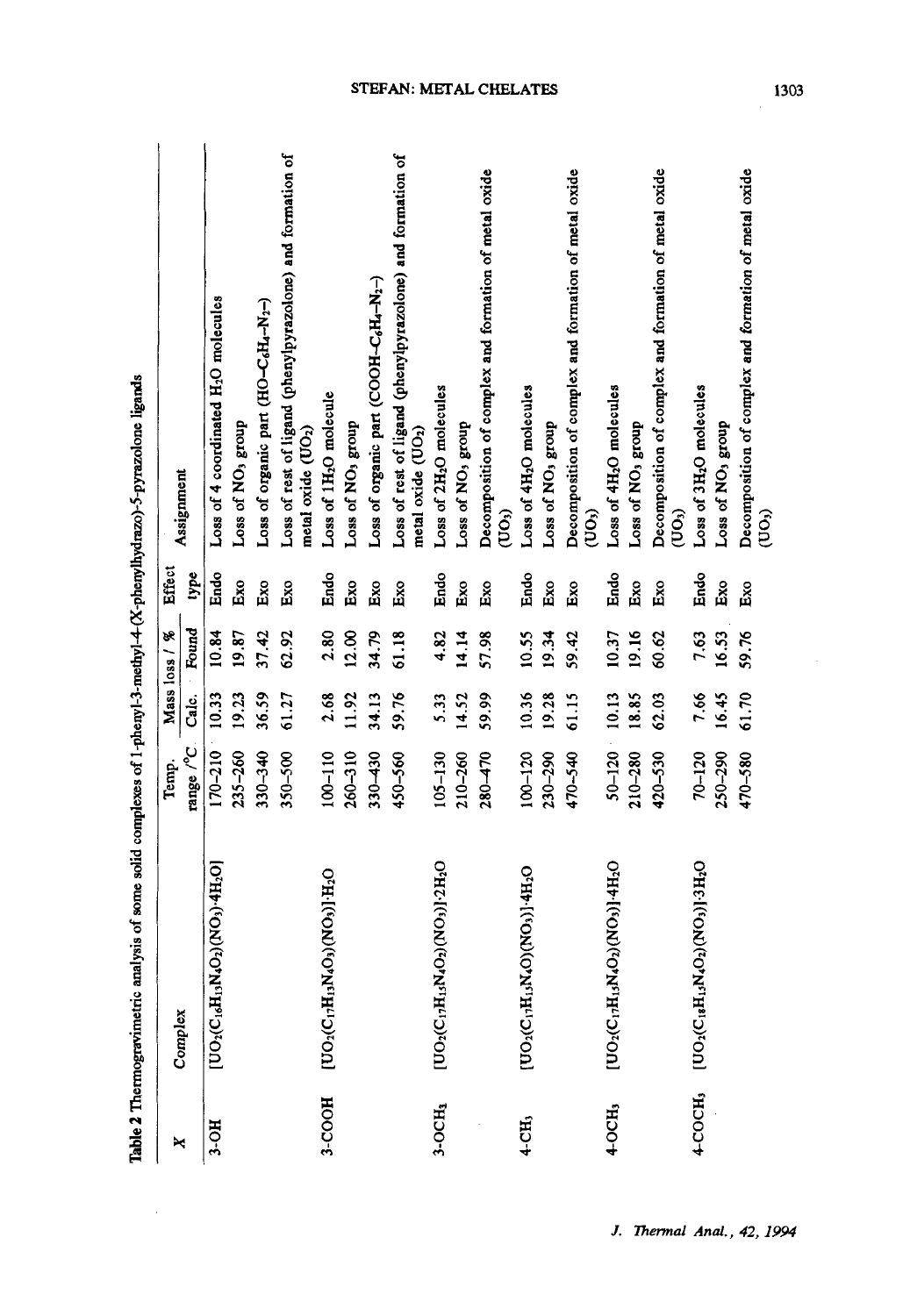| Table 2 Continued   |                                                                                                                      |             |       |               |        |                                                                                                                                            |
|---------------------|----------------------------------------------------------------------------------------------------------------------|-------------|-------|---------------|--------|--------------------------------------------------------------------------------------------------------------------------------------------|
| ×                   |                                                                                                                      | Temp.       |       | Mass loss / % | Effect |                                                                                                                                            |
|                     | Complex                                                                                                              | range /°C   | Calc. | Found         | type   | Assignment                                                                                                                                 |
| $4 - CH3$           | $[{\rm Th}({\rm C}_1, {\rm H}_1, {\rm N}_4 {\rm O}) \cdot {\rm H}_2 {\rm O}] ({\rm NO}_3)_3 \cdot {\rm H}_2 {\rm O}$ | 70-95       | 4.61  | 4.57          | Endo   | Loss of 2H <sub>2</sub> O molecules                                                                                                        |
|                     |                                                                                                                      | $115 - 125$ | 6.91  | 6.85          | Endo   | Loss of 1H <sub>2</sub> O molecule                                                                                                         |
|                     |                                                                                                                      | 150-165     | 9.21  | 9.13          | Endo   | Loss of 1 coordinated H <sub>2</sub> O molecule                                                                                            |
|                     |                                                                                                                      | 190-260     | 60.55 | 60.25         | Exo    | Elimination of 3NO <sub>3</sub> groups, decomposition of complex and<br>formation of ThOCO,                                                |
|                     |                                                                                                                      | 270-460     | 66.18 | 65.83         | Exo    | Decomposition of carbonate and formation of metal oxide<br>$(\mathbb{R}^{d})$                                                              |
| 4-OCH,              | 3H3O2)-H2OJ(NO2)-3H2O<br>$\mathbf{Th}(\mathbf{C}_1,\mathbf{H})$                                                      | $120 - 130$ | 2.37  | 2.36          | Endo   | Loss of 1H <sub>2</sub> O molecule                                                                                                         |
|                     |                                                                                                                      | 150-170     | 4.73  | 4.72          | Endo   | Loss of 1 coordinated H <sub>2</sub> O molecule                                                                                            |
|                     |                                                                                                                      | 210-260     | 59.53 | 59.28         | Exo    | Elimination of 3NO <sub>3</sub> groups, decomposition of complex and<br>formation of ThOCO,                                                |
|                     |                                                                                                                      | $300 - 470$ | 65.31 | 65.00         | Ēхо    | Decomposition of carbonate and formation of metal oxide<br>$\widehat{\mathrm{C}}$ hO2)                                                     |
| 4-COCH <sub>3</sub> | $[Th(C18H15N4O2)1H2O](NO3)$                                                                                          | 150-160     | 2.38  | 2.28          | Endo   | Loss of 1 coordinated H <sub>2</sub> O molecule                                                                                            |
|                     |                                                                                                                      | $170 - 210$ | 41.72 | 41.43         | Exo    | Elimination of 3NO <sub>3</sub> groups, decomposition of complex and<br>formation of ThOCO <sub>3</sub> +Th(CO <sub>3</sub> ) <sub>2</sub> |
|                     |                                                                                                                      | 300-460     | 65.03 | 64.67         | Ēхо    | Decomposition of carbonate and formation of metal oxide<br>(ThO <sub>2</sub> )                                                             |
| $3-OH$              | $[\mathrm{Hg}(\mathrm{C}_{16}\mathrm{H}_{13}\mathrm{N}_4\mathrm{O}_2)\cdot4\mathrm{H}_2\mathrm{O}]$                  | 190-210     | 8.38  | 8.41          | Endo   | Loss of 4 coordinated H <sub>2</sub> O molecules                                                                                           |
|                     |                                                                                                                      | 230-360     | 91.61 | 91.53         |        | Sublimation of Hg                                                                                                                          |
|                     |                                                                                                                      |             |       |               | Endo   | Decomposition of organic matter, leaving carbon as residue                                                                                 |
|                     |                                                                                                                      | 410-460     | 99.99 | 99.94         | Exo    | Formation of volatile CO <sub>2</sub>                                                                                                      |
| 3-COOH              | $[\mathrm{Hg}(\mathrm{C_1,H_{13}N_4O_2})\mathrm{Cl\text{-}2H_2O}]$                                                   | 130-150     | 6.07  | 5.95          | Endo   | Loss of 2 coordinated H <sub>2</sub> O molecules                                                                                           |
|                     |                                                                                                                      | 180-230     | 45.87 | 46.29         | Exo    | Elimination of Cl atom                                                                                                                     |
|                     |                                                                                                                      | 240-300     |       |               | Endo   | Sublimation of Hg                                                                                                                          |
|                     |                                                                                                                      | 300-500     | 65.60 | 66.46         | Endo   | Decomposition of organic matter, leaving carbon as residue                                                                                 |
|                     |                                                                                                                      | $500 - 540$ | 99.99 | 101.13        | Exo    | Formation of volatile CO <sub>2</sub>                                                                                                      |

J. Thermal Anal., 42, 1994

1304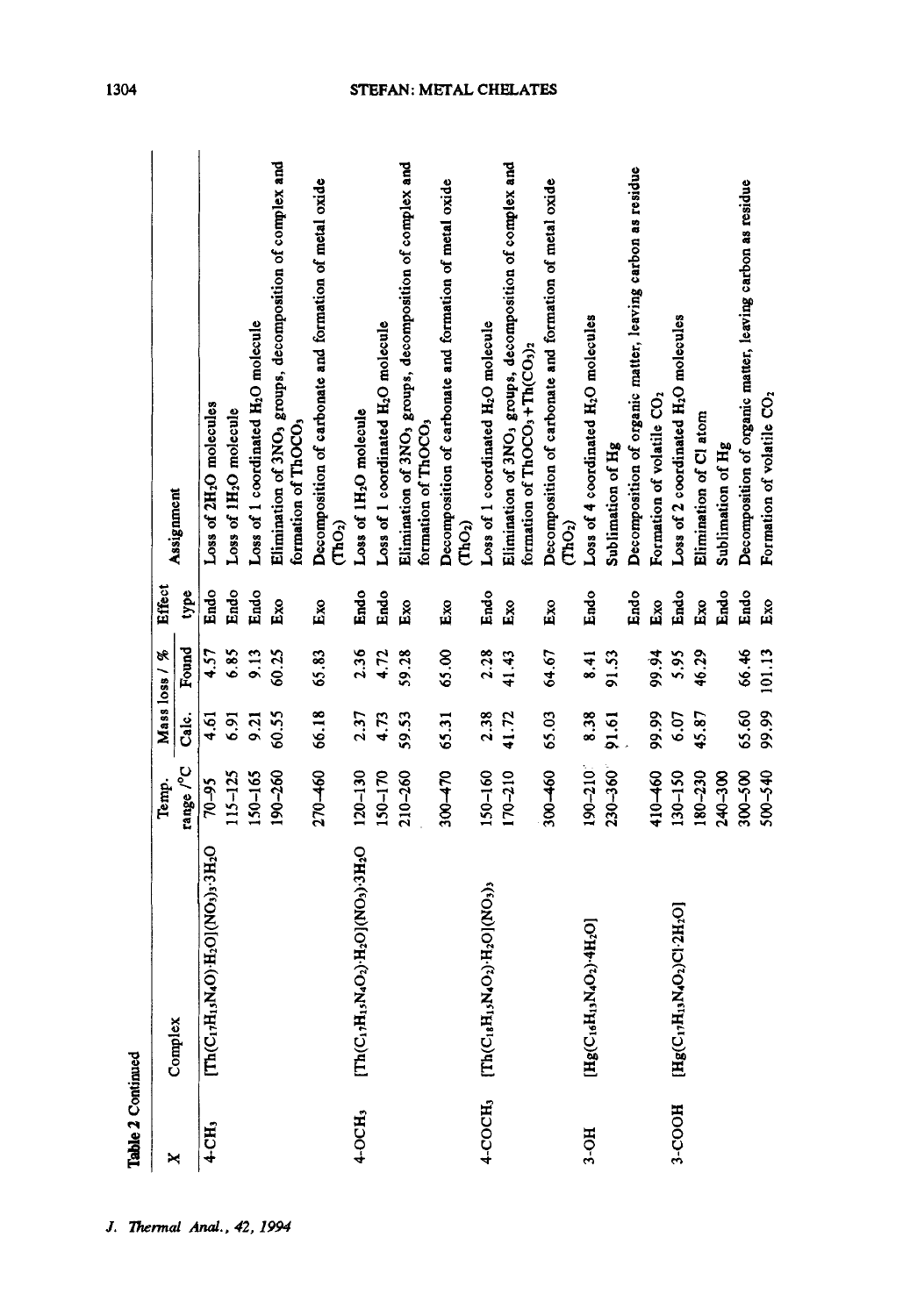| Table 2 Continued |                                                                                                          |                                  |       |               |          |                                                                                           |
|-------------------|----------------------------------------------------------------------------------------------------------|----------------------------------|-------|---------------|----------|-------------------------------------------------------------------------------------------|
| ×                 |                                                                                                          | Temp.                            |       | Mass loss / % | Effect   |                                                                                           |
|                   | Complex                                                                                                  | range $\mathcal{V}^{\mathbf{C}}$ | Calc. | Found         | type     | Assignment                                                                                |
| 3-OCH,            | $[{\rm Hg} (C_{17}{\rm H}_{15}{\rm N}_4{\rm O}_2){\rm C1}]^{\scriptscriptstyle{\wedge}}{\rm H}_2{\rm O}$ | 115-130                          | 3.22  | 3.20          | Endo     | Loss of 1H <sub>2</sub> O molecule                                                        |
|                   |                                                                                                          | $185 - 200$                      | 45.45 | 44.93         | Eхо      | Elimination of Cl atom                                                                    |
|                   |                                                                                                          | $210 - 290$                      |       |               | Endo     | Sublimation of Hg                                                                         |
|                   |                                                                                                          | 290-400                          | 63.87 | 63.38         | Endo     | œ,<br>Decomposition of organic matter, leaving carbon as<br>residue                       |
|                   |                                                                                                          | -550                             | 9.99  | 100.11        | Exo      | Formation of volatile CO <sub>2</sub>                                                     |
| 3-OH              | $[Cl_u(C_1, H_1, N_4O_2)Cl]$ . H <sub>2</sub> O                                                          | $80 - 110$                       | 4.39  | 4.32          | Endo     | Loss of 1H <sub>2</sub> O molecule                                                        |
|                   |                                                                                                          | 180-205                          | 13.05 | 12.52         | Ēхо      | Elimination of Cl atom                                                                    |
|                   |                                                                                                          | $205 - 310$                      | 42.56 | 41.00         | Exo      | Loss of organic part (HO-C6H4-N <sub>2</sub> -)                                           |
|                   |                                                                                                          | 460-520                          | 84.51 | 80.84         | Eхо      | Loss of rest of ligand (phenylpyrazolone, and formation of<br>CuO through CuCO,           |
| 3-COOH            | $[{\rm Cu(C_1,H_1,M_O;)C1\text{-}H_2O}]$                                                                 | $160 - 180$                      | 4.11  | 4.14          | Endo     | Loss of 1 coordinated H2O molecule                                                        |
|                   |                                                                                                          | $200 - 220$                      | 12.22 | 12.10         | Ēхо      | Loss of 1 coordinated Cl molecule                                                         |
|                   |                                                                                                          | 230-360                          | 46.24 | 46.19         | Exo      | Loss of organic part (COOH-C&H4-N2-)                                                      |
|                   |                                                                                                          | 400-540                          | 85.51 | 83.42         | $E_{XO}$ | Loss of rest of the ligand (phenylpyrazolone), and<br>formation of CuO through CuCO,      |
| 3-OCH,            | $[Cu(C1,H1,N4O2)Cl]3H2O$                                                                                 | $100 - 120$                      | 11.74 | 11.36         | Endo     | Loss of 3H <sub>2</sub> O molecules                                                       |
|                   |                                                                                                          | $180 - 230$                      | 19.46 | 19.07         | Ēхо      | Loss of 1 coordinated Cl molecule                                                         |
|                   |                                                                                                          | $230 - 460$                      | 86.20 | 84.77         | Exo      | Decomposition of complex and formation of metal oxide<br><u>င</u> ်ပ                      |
| 3-OH              | $[{\rm Fe}({\rm C}_1\epsilon{\rm H}_1\text{s}{\rm N}_4{\rm O}_2){\rm C}1_2{\cdot}{\rm H}_2{\rm O}]$      | $150 - 210$                      | 4.12  | 4.18          | Endo     | Loss of 1 coordinated H <sub>2</sub> O molecule                                           |
|                   |                                                                                                          | 210-420                          | 87.21 | 81.45         | Exo      | Elimination of Cl atoms, decomposition of complex and<br>formation of metal oxide (Fe2O3) |
| 3-COOH            | [Fe(C <sub>17</sub> H <sub>13</sub> N <sub>4</sub> O <sub>3</sub> )Cl <sub>2</sub> -H <sub>2</sub> O]    | $170 - 210$                      | 3.87  | 3.69          | Endo     | Loss of 1 coordinated H <sub>2</sub> O molecule                                           |
|                   |                                                                                                          | 220-280                          | 18.93 | 18.46         | Eхо      | Loss of 2 coordinated Cl molecules                                                        |
|                   |                                                                                                          | $310 - 480$                      | 87.98 | 83.32         | Eхо      | Decomposition of complex and formation of Fe2O3                                           |
| $3-OCH3$          | $[Fe(C_1, H_1, N_4O_2)Cl_2] \cdot H_2O$                                                                  | $85 - 110$                       | 3.99  | 3.92          | Endo     | Loss of 1H <sub>2</sub> O molecule                                                        |
|                   |                                                                                                          | 210-270                          | 19.52 | 19.22         | Ēхо      | Loss of 2 coordinated Cl molecules                                                        |
|                   |                                                                                                          | $350 - 540$                      | 87.61 | 83.55         | Ēю       | Decomposition of complex and formation of Fe2O3                                           |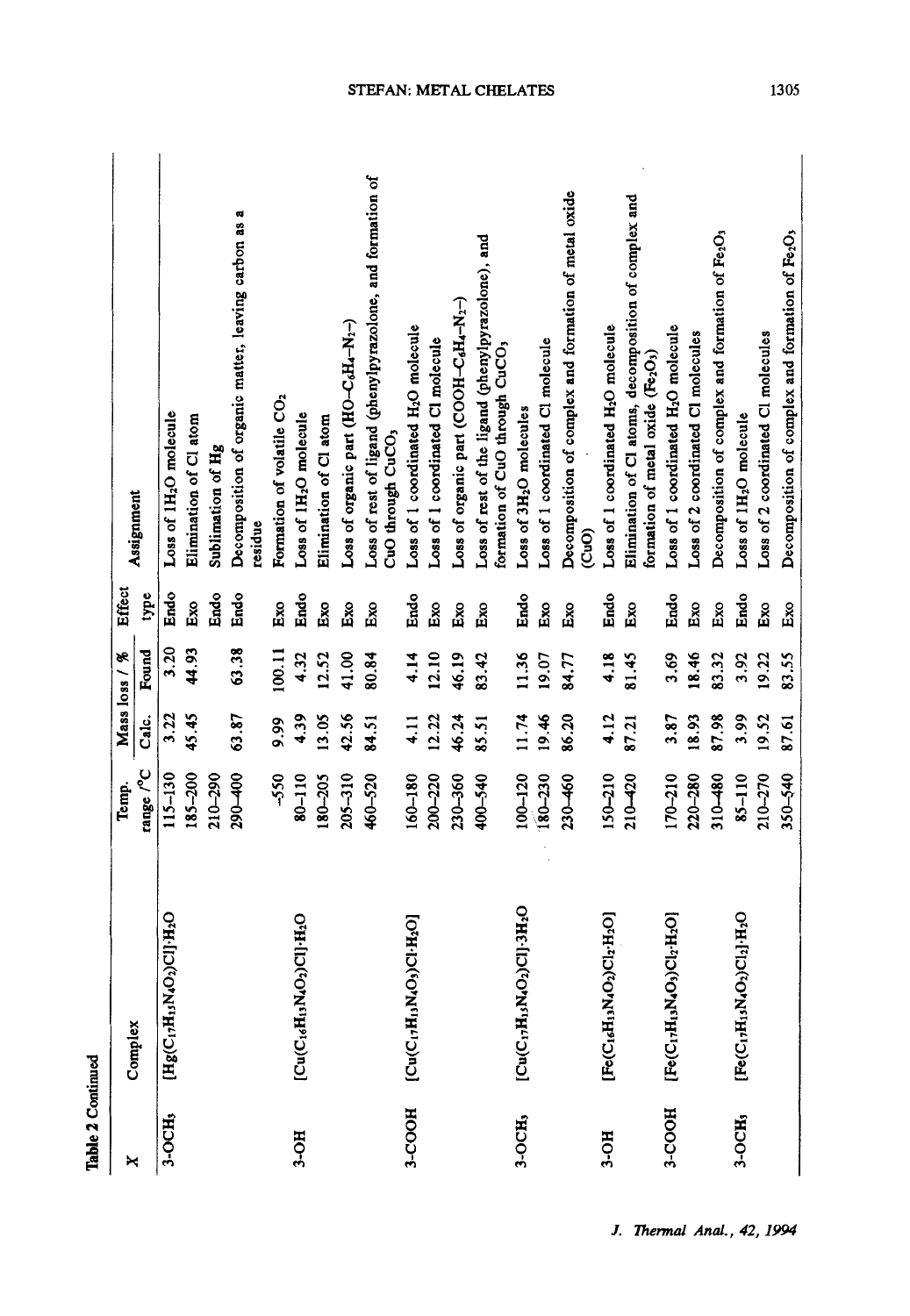(v) The thermal behaviour of the uranyl complexes (Fig. lb) shows that, in the cases of ligands I and III, two close exotherms (in addition to that for the coordinated NO<sub>3</sub> at 235-310<sup>°</sup>C) are observed (Table 2). One is related to the Xphenylhydrazo moiety  $(X = 3-OH)$  or 3-COOH) and the other to the release of the rest of the ligand itself  $[8]$ , the final pyrolysis product being  $UO<sub>2</sub>$ . In the other derivatives, one strong exotherm (in addition to that of the coordinated NO<sub>3</sub> at 210–290<sup>°</sup>C) is observed (Table 2) and is related to the decomposition of the complex, with the formation of  $UO<sub>3</sub>$  as final pyrolysis product [9, 10].

(vi) The Th(IV) chelates undergo almost explosive decomposition (exothermic explosion) in the temperature range  $215-250^{\circ}$ C (Fig. 1c). The results suggest the following general decomposition processes:

$$
ThL(NO3)3·nH2O \xrightarrow{70-170^oC} ThL(NO3)3 \xrightarrow{210-260^oC} ThC_2
$$
  
ThOCO<sub>3</sub>  $\xrightarrow{300-470^oC} ThO_2$ 

where 
$$
n = 4
$$
,  $L = (p\text{-CH}_3\text{PhHyPy})$  and  $n = 2$ ,  $L = (p\text{-OCH}_3\text{PhHyPy})$ ; and  
\n
$$
\text{ThL}(\text{NO}_3)_3 \cdot \text{H}_2\text{O} \xrightarrow{150 - 160^{\circ}\text{C}} \text{ThL}(\text{NO}_3)_3 \xrightarrow{170 - 210^{\circ}\text{C}} \text{ThO}(\text{NO}_3) + \text{Th}(\text{CO}_3)_2 + \text{C} \xrightarrow{300 - 460^{\circ}\text{C}} \text{ThO}_2
$$

where  $L = (p\text{-COCH}_3\text{PhHyPy}).$ 

It is possible that the intermediate is not pure  $ThOCO<sub>3</sub>$ , but a mixture [11] of

$$
ThOCO3+Th(CO3)2+C
$$

or

$$
ThOCO3+Th(CO3)2+ThO2+C
$$

The explosive decomposition of Th(IV) hydrazopyrazolone complexes indicates that the nitrate groups do not participate in the chelation [12].

The results show that the thermal decompositions of the thorium(IV) chelates are similar to those of Th(IV) isophthalate and Th(IV) terephthalate [121.

(vii) A rough sequence of thermal stability for the complexes, obtained from the peak maximum temperatures, is  $Hg(II) < Cu(II) < Fe(III) < UO<sub>2</sub>(II)$ 

The results for the metal contents  $[ % M],$  calculated from the masses of the residual oxides, support the stoichiometry obtained from the elemental analyses.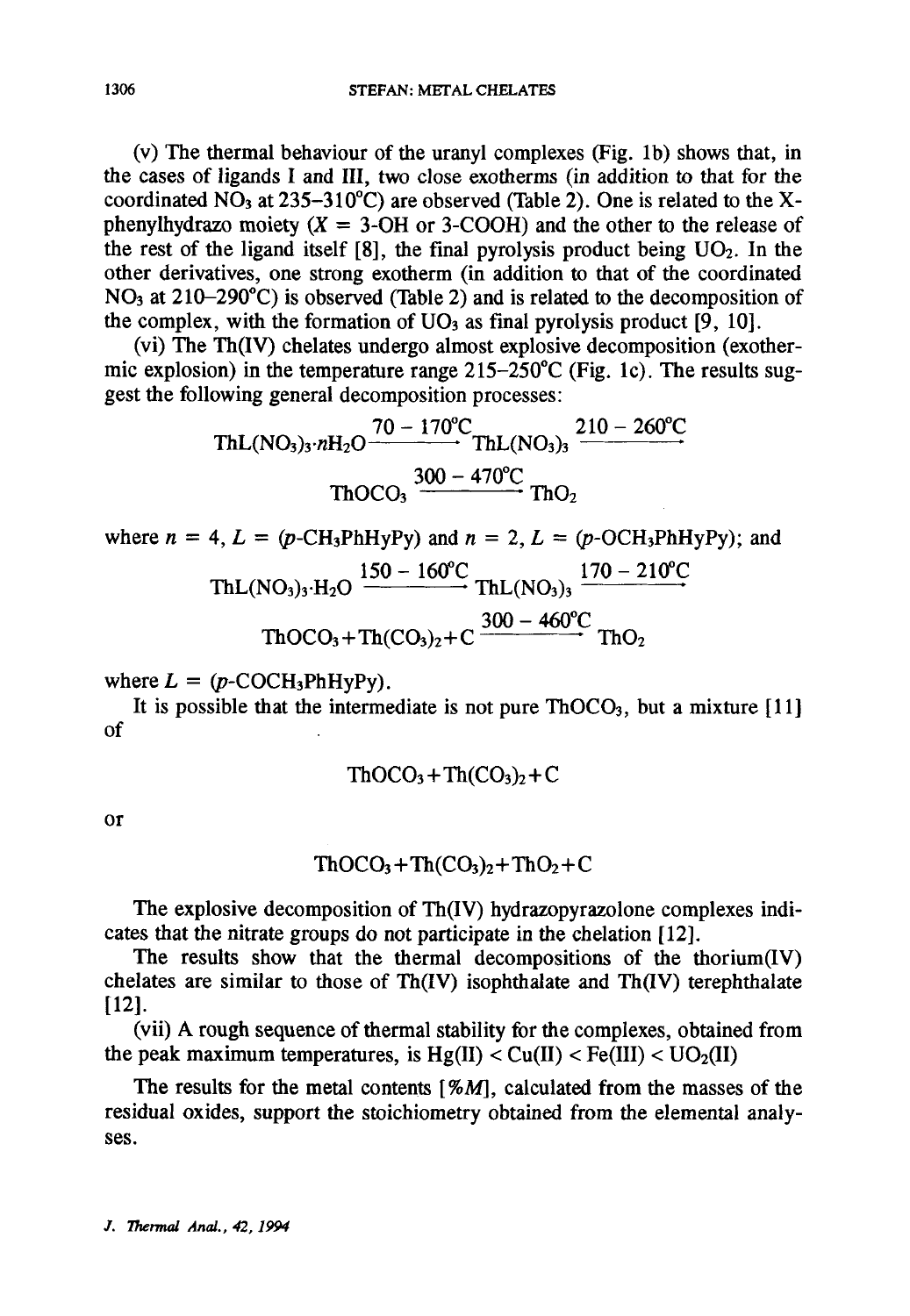#### *Infrared spectroscopy*

The bonding of the ligands to different metal ions was investigated by comparing the IR spectra of the free ligands [ 13] with those of their solid complexes (Fig. 2, Table 3). The following conclusions can be drawn:



Fig. 2 IR spectra of some solid complexes of 1-phenyl-3-methyl-4-(X-phenylhydrazo)-5-pyrazolone ligands

(i) The spectra of the solid complexes exhibited a broad band at 3500-3400 cm<sup>-1</sup>, which could be attributed to  $v_{\text{OM}}$  of the associated water molecules, while the band observed at approximately  $760 \text{ cm}^{-1}$  was assigned to coordinated water molecules [2], this being supported by results of TG and dehydration methods [14].

(ii) The carbonyl absorption band  $v_{(CO)}$  (of the pyrazolone ring), at 1632, 1642, 1650, 1645, 1635 and 1650 cm<sup>-1</sup> [15] for ligands I, III, II, IV, V and VI, respectively, was shifted to frequencies higher by  $30-15$  cm<sup>-1</sup> for all complexes. The changes in the carbonyl band position [16] in the IR spectra of the metal complexes indicate that the carbonyl group in the hydrazopyrazolone compounds is coordinated to the metal ions.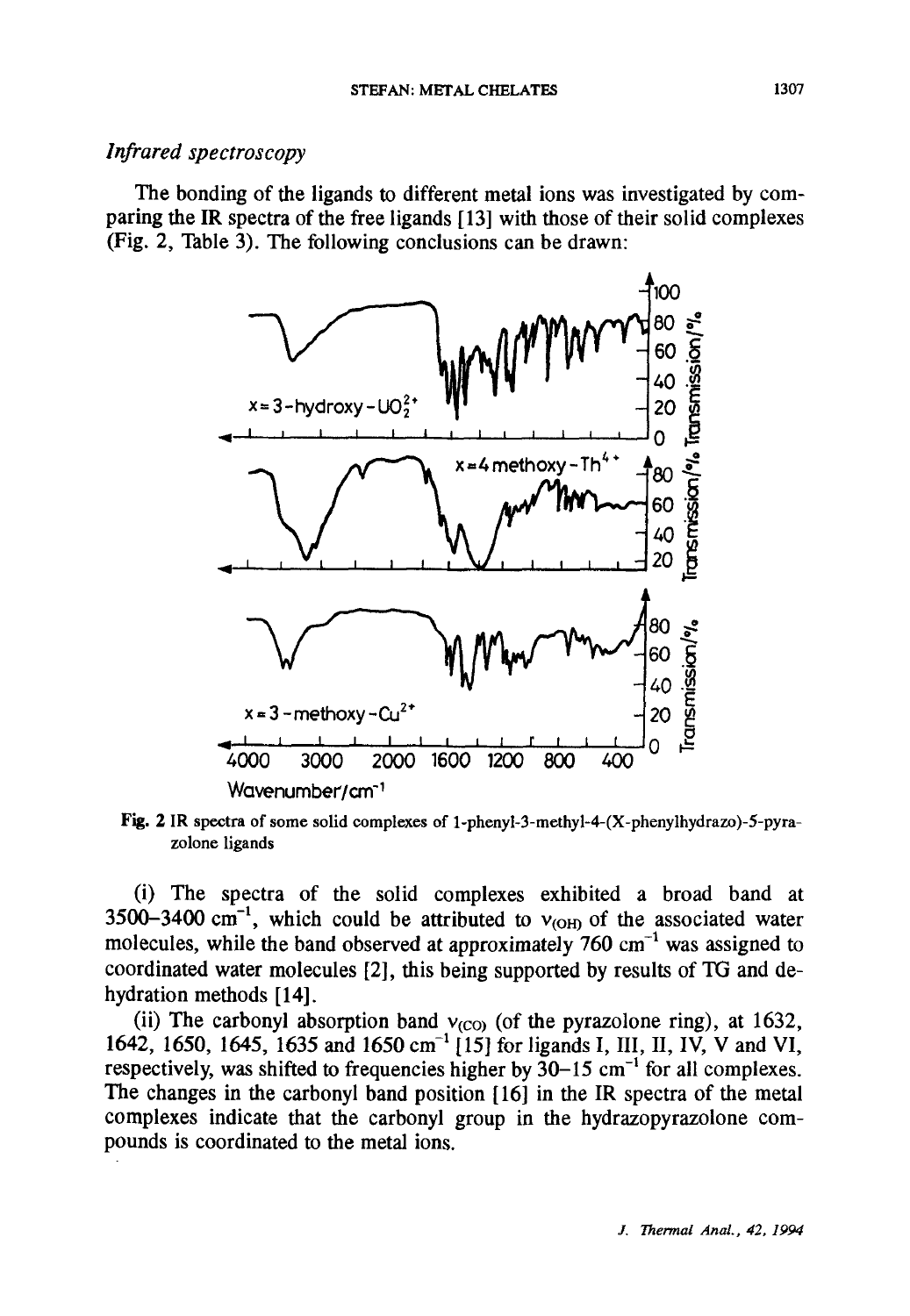|        | Complex                                                                                                                                                                                                                                                   | vo <sub>H</sub> lattice |            |      | vNO3 (ionic) vCO vNO3 (coordinated) vM-0 |                   | WHN      | <b>VM-CI</b> |
|--------|-----------------------------------------------------------------------------------------------------------------------------------------------------------------------------------------------------------------------------------------------------------|-------------------------|------------|------|------------------------------------------|-------------------|----------|--------------|
| $HO-6$ | $[{\rm UO}_2({\rm X\text{-}PhHyPy})({\rm NO}_3)\text{-}4{\rm H}_2{\rm O}]^{\rm a,b}$                                                                                                                                                                      |                         |            |      | 1650 1500, 1274, 1028 610, 445 560, 375  |                   |          |              |
|        | GOOH [UO2(X-PhHyPy)(NO3)1-H2O                                                                                                                                                                                                                             | 3500-3400               |            | 1664 | 1503, 1270, 1030                         | 617, 422 564, 380 |          |              |
|        |                                                                                                                                                                                                                                                           | 3500-3400               |            | 1665 | 1505, 1283, 1030                         | 610, 468          | 578, 365 |              |
|        |                                                                                                                                                                                                                                                           | 3500-3400               |            | 1667 | 1506, 1271, 1029                         | 610, 455          | 563, 370 |              |
|        | 3-OCH3 [UO <sub>2</sub> CX-PhHyPy)(NO3)]-2H2O<br>4-CH3 [UO <sub>2</sub> CX-PhHyPy)(NO3)]-4H2O<br>4-OCH3 [UO <sub>2</sub> CX-PhHyPy)(NO3)]-4H2O<br>4-COCH3 [UO <sub>2</sub> CX-PhHyPy)(NO3)]-3H2O                                                          | 3500-3400               |            | 1655 | 1500, 1281, 1030                         | 605, 465          | 574, 360 |              |
|        |                                                                                                                                                                                                                                                           | 3500-3400               |            | 1675 | 1502, 1271, 1030                         | 608, 455          | 572, 375 |              |
|        |                                                                                                                                                                                                                                                           | 3400, 3150, 3040        | 2405, 1773 | 1669 |                                          | 610, 435          | 540, 380 |              |
|        | 4-CH;  [Th(X-PhHyPy)·2H <sub>2</sub> O](NO <sub>3)</sub> ; 2H <sub>2</sub> O] <sup>te</sup><br>4-OCH;  [Th(X-PhHyPy)·H <sub>2</sub> O](NO <sub>3)</sub> ; H <sub>2</sub> O<br>4-COCH; [Th(X-PhHyPy)·H <sub>2</sub> O]·H <sub>2</sub> O(NO <sub>3</sub> ); | 3400, 3150, 3039        | 2410, 1772 | 1665 |                                          | 611, 445          | 565, 385 |              |
|        |                                                                                                                                                                                                                                                           | 3400, 3155, 3038        | 2398, 1771 | 1680 |                                          | 613, 446          | 570, 387 |              |



 $\mathfrak{L}$ 

 $\epsilon$ Σ

╵  $\sim$ 

 $Y = CI$  or  $MO_3$  $Z = H<sub>2</sub>O$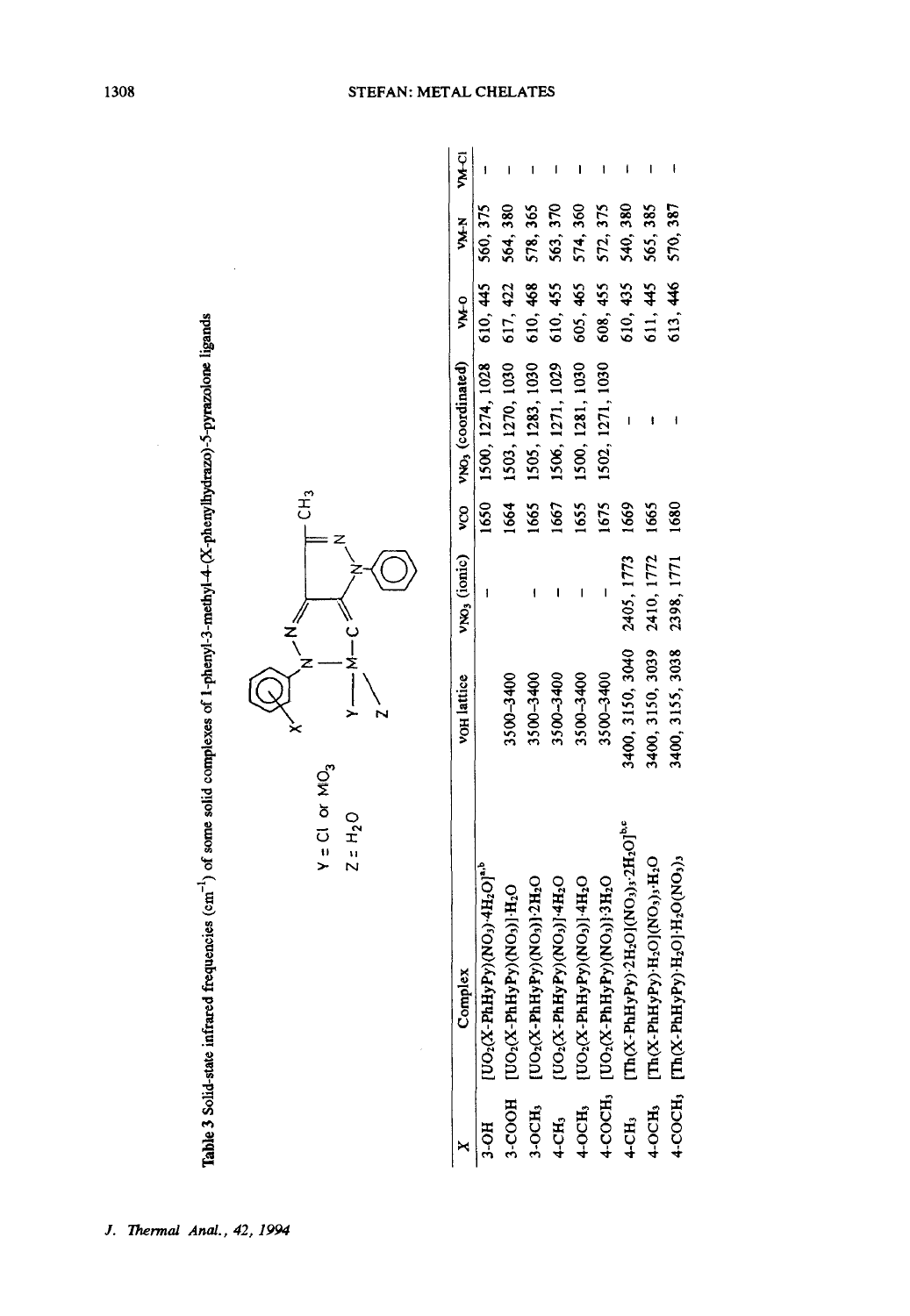| Table 3 Continued |                                                                                                                                                                                                                                                                                    |                    |      |                                     |            |                   |        |
|-------------------|------------------------------------------------------------------------------------------------------------------------------------------------------------------------------------------------------------------------------------------------------------------------------------|--------------------|------|-------------------------------------|------------|-------------------|--------|
|                   | Complex                                                                                                                                                                                                                                                                            | <b>VOH</b> lattice |      | VNO3 (ionic) vCO VNO3 (coordinated) | <b>DAK</b> | N<br>Ka           | ק<br>≸ |
| 3-OH              | $[Cu(X-PhHyPy)Cl]·H2O4,0$                                                                                                                                                                                                                                                          | 3500-3400          | 1661 |                                     |            | 630, 500 574, 370 | 315    |
|                   | 3-COOH [Co(X-PhHyPyCl+H2) <sup>26</sup><br>3-OCH, [Cu(X-PhHyPyCl) <sup>-13</sup> Cy <sup>6</sup><br>3-OH [Fe(X-PhHyPyCl2-H2Ol <sup>145</sup><br>3-COOH [Fe(X-PhHyPyCl2-H2Ol <sup>145</sup><br>3-OCH, [Fe(X-PhHyPy)Cl2-H2Ol <sup>26</sup><br>3-OH [Hg(X-PhHyPy)2-H2Ol <sup>26</sup> |                    | 1664 |                                     | 629, 503   | 579, 375          | 315    |
|                   |                                                                                                                                                                                                                                                                                    | 3480, 3330         | 1666 |                                     | 630, 500   | 575, 370          | 317    |
|                   |                                                                                                                                                                                                                                                                                    |                    | 1655 |                                     | 613,500    | 567, 380          | 320    |
|                   |                                                                                                                                                                                                                                                                                    |                    | 1665 |                                     | 615,500    | 567, 386          | 320    |
|                   |                                                                                                                                                                                                                                                                                    | 3500-3400          | 1668 |                                     | 612, 500   | 570, 382          | 320    |
|                   |                                                                                                                                                                                                                                                                                    |                    | 1658 |                                     | 615,500    | 564, 375          |        |
|                   | 3-COOH [Hg(X-PhHyPy)Cl-2H <sub>2</sub> O] <sup>b</sup>                                                                                                                                                                                                                             |                    | 1665 |                                     | 618, 501   | 566, 379          | 340    |
|                   | 3-OCH <sub>3</sub> [Hg(X-PhHyPy)Cl]-H <sub>2</sub> O                                                                                                                                                                                                                               | 3500-3400          | 1666 |                                     |            | 614, 500 568, 380 | 340    |
|                   | "von phenolic at 3400-3300 cm <sup>-1</sup> ; coordinated water molecule at 770-750 cm <sup>-1</sup> ; "voo has disappeared"                                                                                                                                                       |                    |      |                                     |            |                   |        |

| t<br>c                    |
|---------------------------|
|                           |
|                           |
| יתה הנה                   |
|                           |
|                           |
|                           |
|                           |
| i<br>$\ddot{\phantom{a}}$ |
| i<br>Casar                |
|                           |

#### STEFAN: METAL CHELATES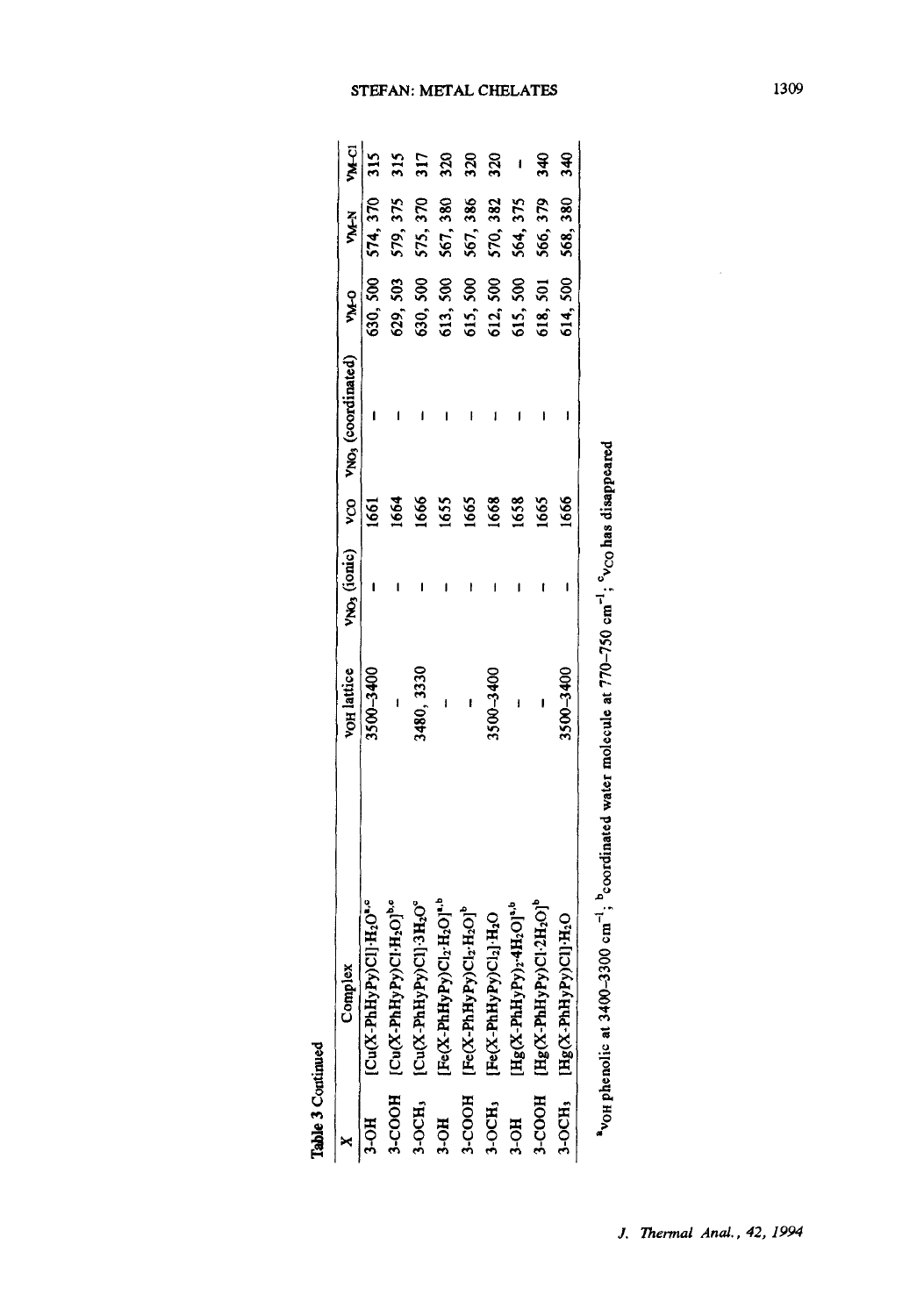(iii) Additionally, the band of the free ligands located at  $1592-1570$  cm<sup>-1</sup>, due to  $v(>=N)$  (attached to the hydrazo group), was shifted to frequencies lower by  $10-35$  cm<sup>-1</sup>, due to chelation with the metal ions [16].

(iv) The disappearance of the  $v(>NH)$  stretching frequency (located at  $2090-2030$  cm<sup>-1</sup> for the free ligands) on chelate formation may be caused by coordination of the hydrazo-nitrogen to the metal ion upon complexation.

(v) The IR spectra of the solid complexes of ligands I and III show that the  $v(OH)$  phenolic and  $v(>=0)$  (of the COOH group) bands are still at the same frequencies as for the free ligands. This indicates that  $m$ -hydroxy and  $m$ -carboxylate groups do not participate [4] in chelate formation leading to a bidentate ligand, as shown in the following Formula:



(vi) For  $UO_2(II)$  complexes with  $m$ - and  $p$ -hydrazopyrazolone derivatives, the spectra show v(NO) stretchings at 1506-1500, 1270-1283 and  $1028-1030$  cm<sup>-1</sup>. This indicates the coordinated nature of the nitrate group, which acts as a bidentate ligand [17].

(vii) The IR spectra of Th(IV)-hydrazopyrazolone complexes exhibit bands near 1770 and 2400 cm<sup>-1</sup>. That near 1770 cm<sup>-1</sup> is relatively strong (very sharp) and could be assigned to a combination of the  $v_1$  symmetric stretch and the doubly degenerate in-plane bending mode  $v_4$ . The band near 2400 cm<sup>-1</sup> is weaker and more or less broad. The above two bands indicate that the nitrato group does not participate in chelation [18].

(viii) The spectra of the solid complexes of Fe(III), Cu(II) and Hg(II) exhibit a band in the range  $315-360$  cm<sup>-1</sup> that could be attributed to M-CI  $\overline{119}$ , 20].

(ix) The new bands appearing in the ranges  $647-605$  and  $503-422$  cm<sup>-1</sup> are assigned to  $v(M–O)$ , while those at 579–540 and 387–360 cm<sup>-1</sup> are assigned to  $v(M-N)$  [21].

(x) A sharp, intense band near 900 cm<sup>-1</sup> in the spectra of all uranyl complexes is assigned to the asymmetric uranyl stretching frequency  $v(U=0)$ [22-24].

(xi) Bands corresponding to those at  $605-617$  and  $422-468$  cm<sup>-1</sup> in the uranyl complexes were present in nearly all spectra and were the principal bands in the far IR region, exhibiting appreciable substituent sensitivity. Their assignment to  $v_{(U-0)}$  was therefore preferred. Moreover, the corresponding bands at  $630$  and  $500 \text{ cm}^{-1}$  in the spectra of copper complexes were reliably assigned [25] to  $v_{\text{(Cu-O)}}$  on the basis of normal coordinate [26, 27] and <sup>18</sup>O labelling [28] studies. The finding that  $v_{(1)}$  is at lower frequency than  $v_{(C_0)}$  is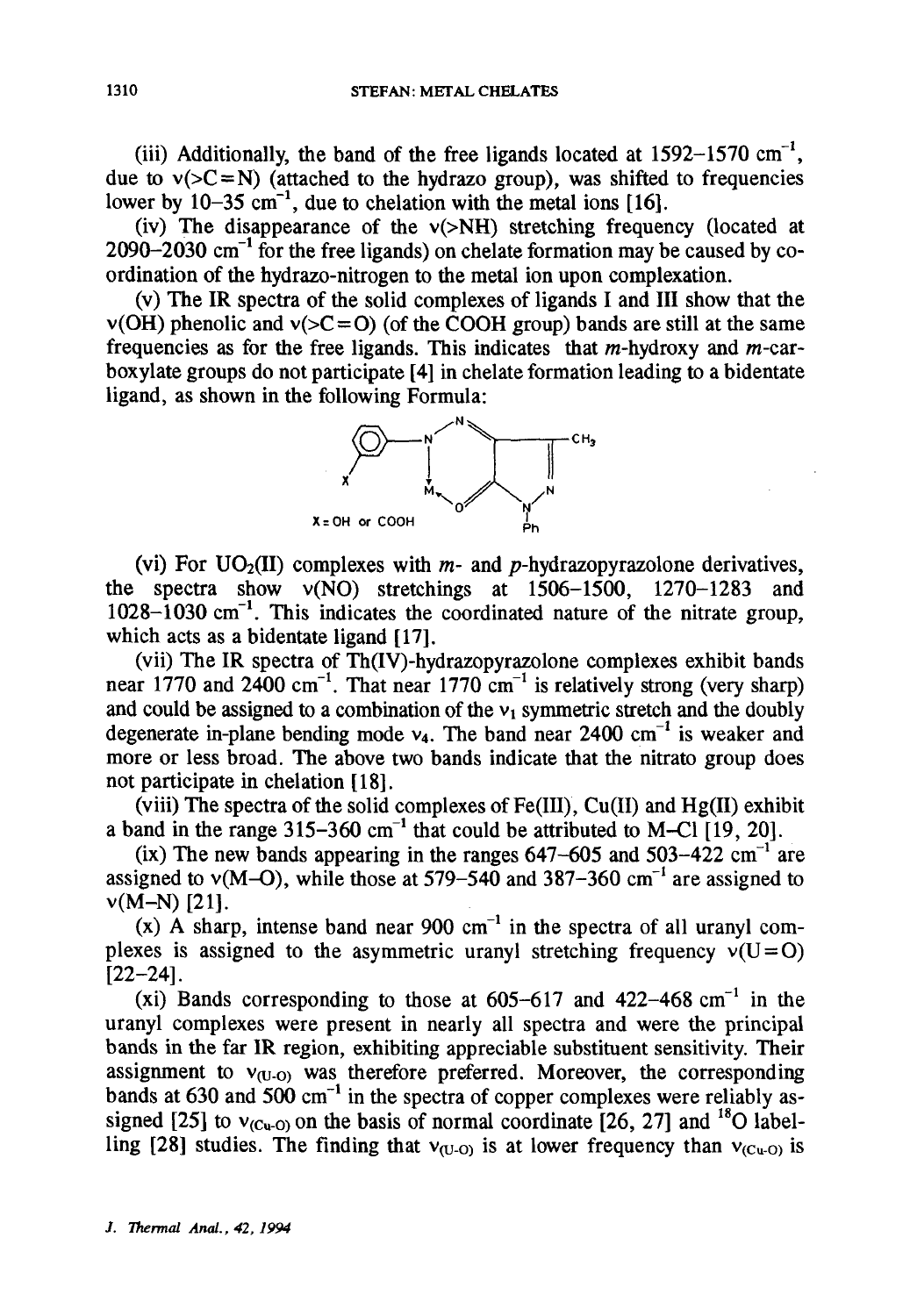**expected in view of the greater mass and higher coordination number of the uranium atom.** 

**(xii) The ligand orbitals of hydrazopyrazolones are group theoretically, ener**getically and occupationally suitable for participation in both donor  $(U\rightarrow L)$  and  $\vec{r}$  acceptor (L $\rightarrow$ U)  $\vec{r}$ -interactions with the uranyl ion [29-31]. Convincing evidence [29] has been adduced that  $U \rightarrow L \pi$ -bonding makes a significant contri**bution to the bonding in uranyl complexes, whereas in copper(II)-hydrazopyrazolone, Cu-** $\rightarrow$ **O**  $\pi$ -bonding is generally considered to be relatively weak **[32, 33]. This idea is supported by our thermal stability measurements.** 

**(xiii) Electron-withdrawing substituents appear to decrease the donor capacity of the carbonyl groups. This is evident from the V(c-o) values of our complexes and is a general feature of all transition and non-transition metal 13-ketoenolates, with electron-withdrawing substituents [25]. At the same time,**   $U\rightarrow O$   $\pi$ -bonding will be facilitated by such substituents, leading to a positive contribution to  $v_{0,0}$ .

The author wishes to thank the Department of Inorganic and Analytical Chemistry, Lajos Kossuth University, Dcbrecen, Hungary, for the elemental analysis and use of the instruments used in this manuscript. He would also like to thank Prof. Dr. Ernö Brücher, Head of the Department, for financial support.

### **References**

- 1 B. A. EI-Shetary, S. L. Stefan, E I. Zidan and S. B. EI-Maraghy, Monatsehefte ffir Chemie, 118 (1987) 1101.
- 2 S. L. Stefan, B. A. El-Shetary, W. G. Hanna and S. B. El-Maraghy, Microchemical J., 35 (1987) 51.
- 3 S. L. Stefan, Mieroehemieal J., 35 (1987) 186.
- 4 S. L. Stefan, Mieroehemieal J., 41 (1990) 72.
- 5 E A. Aly, S. M. Abu-El-Wafa, R. M. Issa and F. A. EI-Sayed, Thermoehim. Aeta, 126 (1988) 235.
- 6 E. A. Heintz, J. Inorg. Nuel. Chem., 21 (1961) 64.
- 7 J. Maslowska and Malieka, J. Thermal Anal, 34 (1988) 3.
- 8 S. R. Lukie, D. M. Petrovie and A. F. Petrovie, J. Thermal Anal, 34 (1988) 1015.
- 9 S. Sitran and D. Fregona, J. Coord. Chem., 20 (1989) 193.
- 10 V. M. Padmanabhan, S. C. Saraiya and A. K. Sundaram, J. Inorg. Nuel. Chem., 12 (1960) 356.
- 11 W. Brazyska and S. Karasinski, J.Thermal Anal., 34 (1988) 195.
- 12 P. V. Khadikar, D. Apte, B. Aroma and P. Suri, Acta Chim. Hung., 126 (1989) 645.
- 13 G. A. El-lnany, K. A. R. Salib, S. B. EI-Maraghy and S. L. Stefan, Egypt. J. Chem., 27 (1984) 357.
- 14 H. A. Dessouki, R. M. Issa and M. M. Moustafa, Aeta Chim. Hung., 126 (1969) 653.
- 15 D. P. Powell and N. Sheppard, Speetroehim. Aeta, 17 (1961) 68.
- 16 L. J. Bellamy, Advances in Infrared Group Frequencies Methnen and Co. Ltd., 1968, p. 52.
- 17 J. 1. Bullock, J. Inorg. Nuel. Chem., 25 (1967) 2257.
- 18 A. B. P. Lever, E. Mantovani and B. S. Ramaswamy, Canad. J. Chem., 49 (1971) 1957.